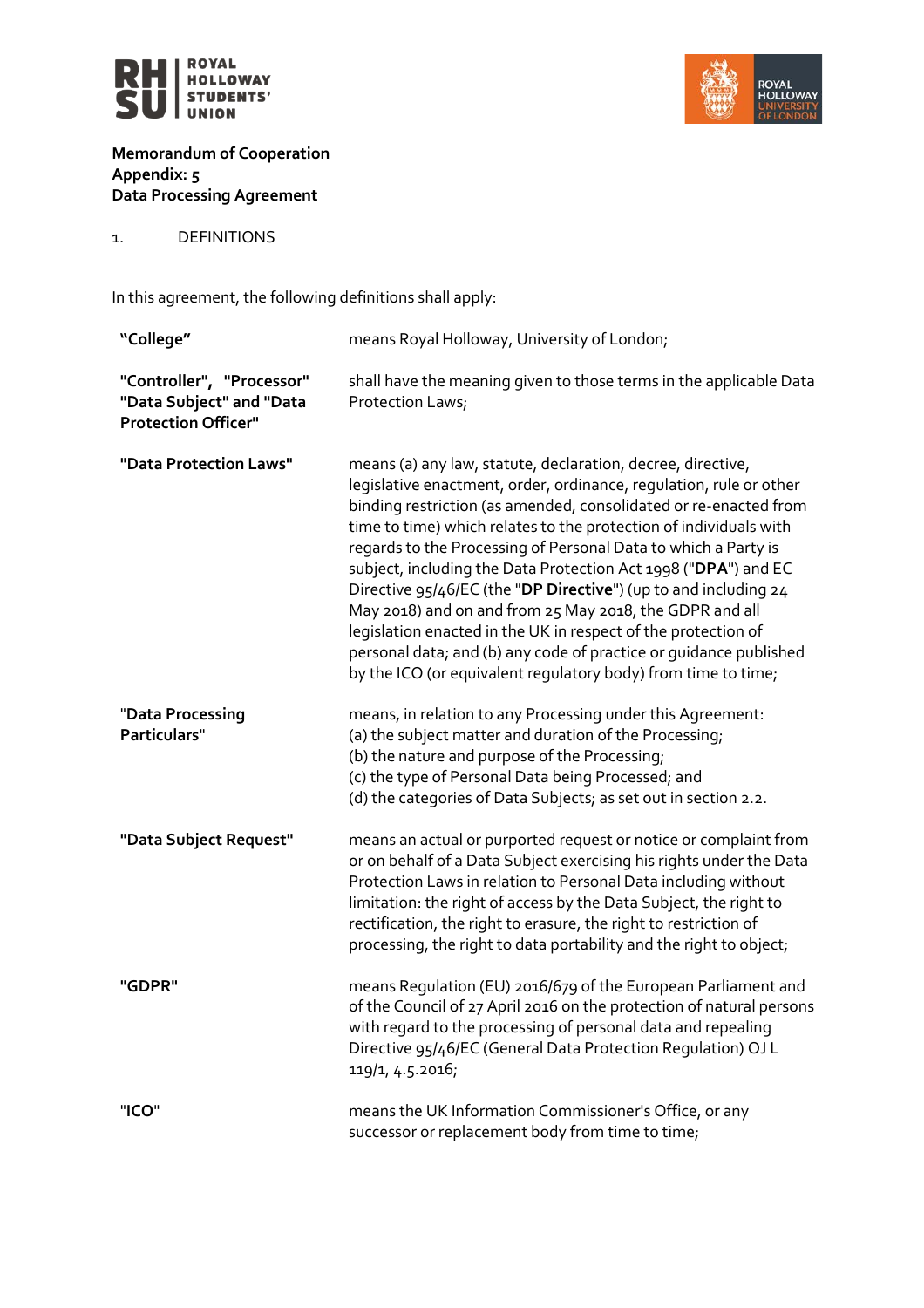| "ICO Correspondence"         | means any correspondence or communication (whether written or<br>verbal) from the ICO in relation to the Processing of Personal<br>Data;                                                                                                                                                                                                            |
|------------------------------|-----------------------------------------------------------------------------------------------------------------------------------------------------------------------------------------------------------------------------------------------------------------------------------------------------------------------------------------------------|
| <b>Permitted Recipients"</b> | means the third parties to whom each Party is permitted to<br>disclose the Personal Data, as set out in more detail in Paragraph<br>2.3                                                                                                                                                                                                             |
| "Personal Data"              | means any personal data (as defined in the Data Protection Laws)<br>Processed by either Party in connection with this Agreement, and<br>for the purposes of this Agreement includes Sensitive Personal<br>Data (as such Personal Data is more particularly described in<br>Paragraph 2.3;                                                           |
| "Personal Data Breach"       | has the meaning set out in the Data Protection Laws and for the<br>avoidance of doubt, includes a breach of Paragraph 2.2.2(e);                                                                                                                                                                                                                     |
| "Processing"                 | has the meaning set out in the Data Protection Laws (and<br>"Process" and "Processed" shall be construed accordingly);                                                                                                                                                                                                                              |
| "Restricted Country"         | means a country, territory or jurisdiction outside of the European<br>Economic Area which the EU Commission has not deemed to<br>provide adequate protection in accordance with Article 25(6) of<br>the DP Directive and/ or Article $45(1)$ of the GDPR (as applicable);                                                                           |
| "RHSU"                       | means Royal Holloway Students' Union;                                                                                                                                                                                                                                                                                                               |
| "Security Requirements"      | means the requirements regarding the security of Personal Data,<br>as set out in the Data Protection Laws (including, in particular, the<br>seventh data protection principle of the DPA and/ or the measures<br>set out in Article 32(1) of the GDPR (taking due account of the<br>matters described in Article 32(2) of the GDPR)) as applicable; |
| "Sensitive Personal Data"    | means Personal Data that reveals such special categories of data<br>as are listed in Article 9(1) of the GDPR;                                                                                                                                                                                                                                      |
| "Services"                   | means the Services as described in Paragraph 2.3; and                                                                                                                                                                                                                                                                                               |
| "Third Party Request"        | means a written request from any third party for disclosure of<br>Personal Data where compliance with such request is required or<br>purported to be required by law or regulation.                                                                                                                                                                 |

## 2. **DATA PROTECTION**

## <span id="page-1-0"></span>2.1 **Nature of the Processing**

- 2.1.1 The Parties acknowledge that the factual arrangements between them dictate the role of each Party in respect of the Data Protection Laws. Each Party agrees that the nature of the Processing under this Agreement will be as follows:
	- (a) the Parties shall each Process the Personal Data;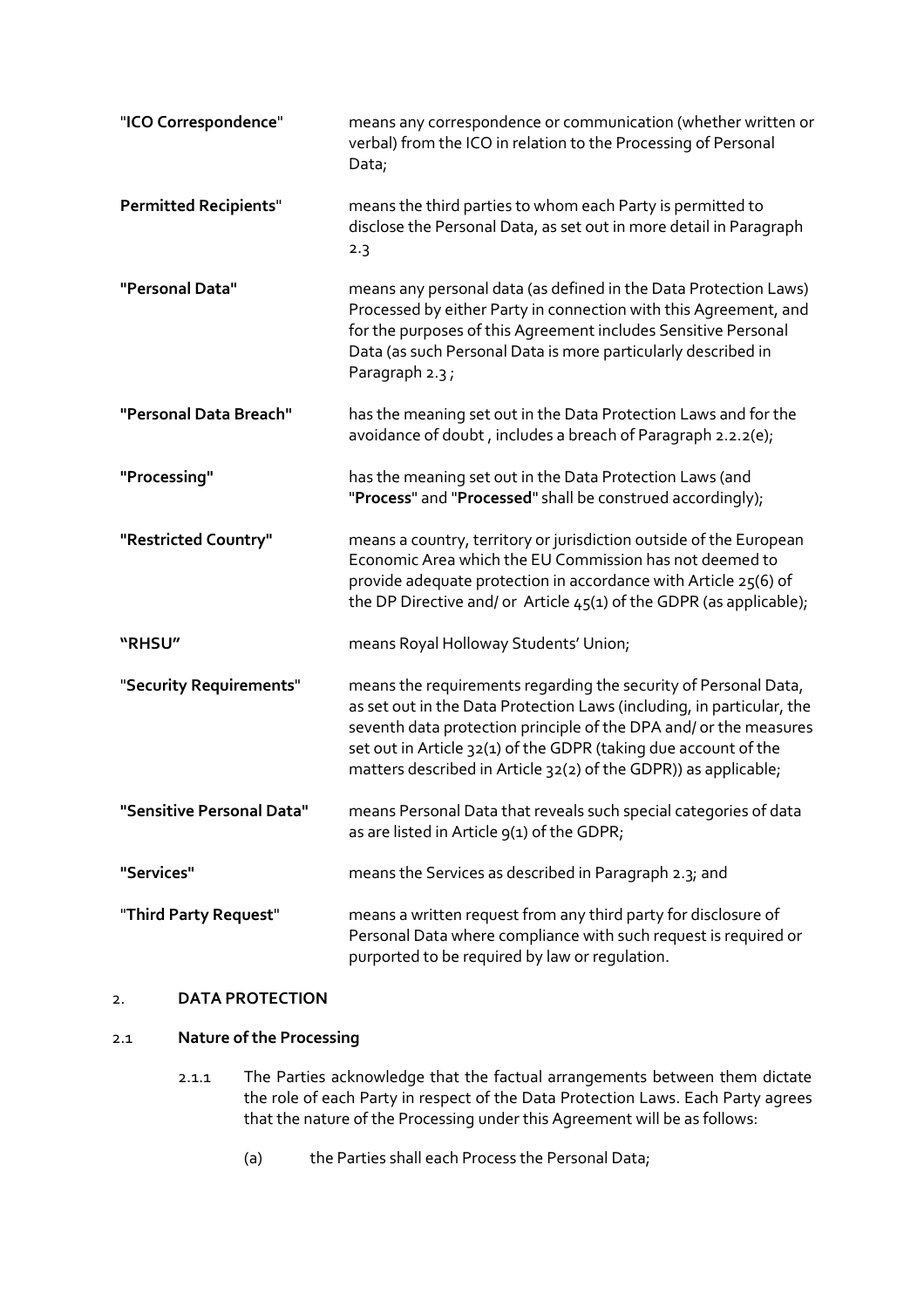- <span id="page-2-0"></span>(b) each Party shall act as a Controller in respect of the Processing of the Personal Data on its own behalf and in particular each shall be a Controller of the Personal Data acting individually and in common, as follows:
	- (i) The College shall be a Controller where it is Processing Personal Data as evidenced in the Student Data Collection Notice and
	- (ii) RHSU shall be a Controller where it is Processing Personal Data as evidenced in its Privacy Notice published on its website
- (c) Notwithstanding Paragraph [2.1.1](#page-1-0)[\(b\),](#page-2-0) if either Party is deemed to be a joint Controller with the other in relation to the Personal Data, the Parties agree that they shall be jointly responsible for the compliance obligations imposed on a Controller by the Data Protection Laws, and the Parties shall cooperate to do all necessary things to enable performance of such compliance obligations, except that each Party shall be responsible, without limitation, for compliance with its data security obligations set out in Paragraph [2.2.2\(e\)](#page-3-0) where Personal Data has been transmitted by it, or while Personal Data is in its possession or control.
- 2.1.2 Each of the Parties acknowledges and agrees that Paragraph 2.3 of this Agreement is an accurate description of the Data Processing Particulars.

## <span id="page-2-1"></span>2.2 **Data Controller Obligations**

- 2.2.1 Each Party shall in relation to the Processing of the Personal Data comply with its respective obligations under the Data Protection Laws.
- <span id="page-2-2"></span>2.2.2 Without limiting the generality of the obligation set out in Paragraph [2.2.1,](#page-2-1) in particular, each Party shall:
	- (a) where required to do so make due notification to the ICO;
	- (b) ensure it is not subject to any prohibition or restriction which would:
		- (i) prevent or restrict it from disclosing or transferring the Personal Data to the other Party as required under this Agreement;
		- (ii) prevent or restrict it from granting the other Party access to the Personal Data as required under this Agreement; or
		- (iii) prevent or restrict either Party from Processing the Personal Data, as envisaged under this Agreement;
	- (c) ensure that all fair processing notices have been given (and/or, as applicable, consents obtained) and are sufficient in scope to enable each Party to Process the Personal Data as required in order to obtain the benefit of its rights and to fulfil its obligations under this Agreement in accordance with the Data Protection Laws;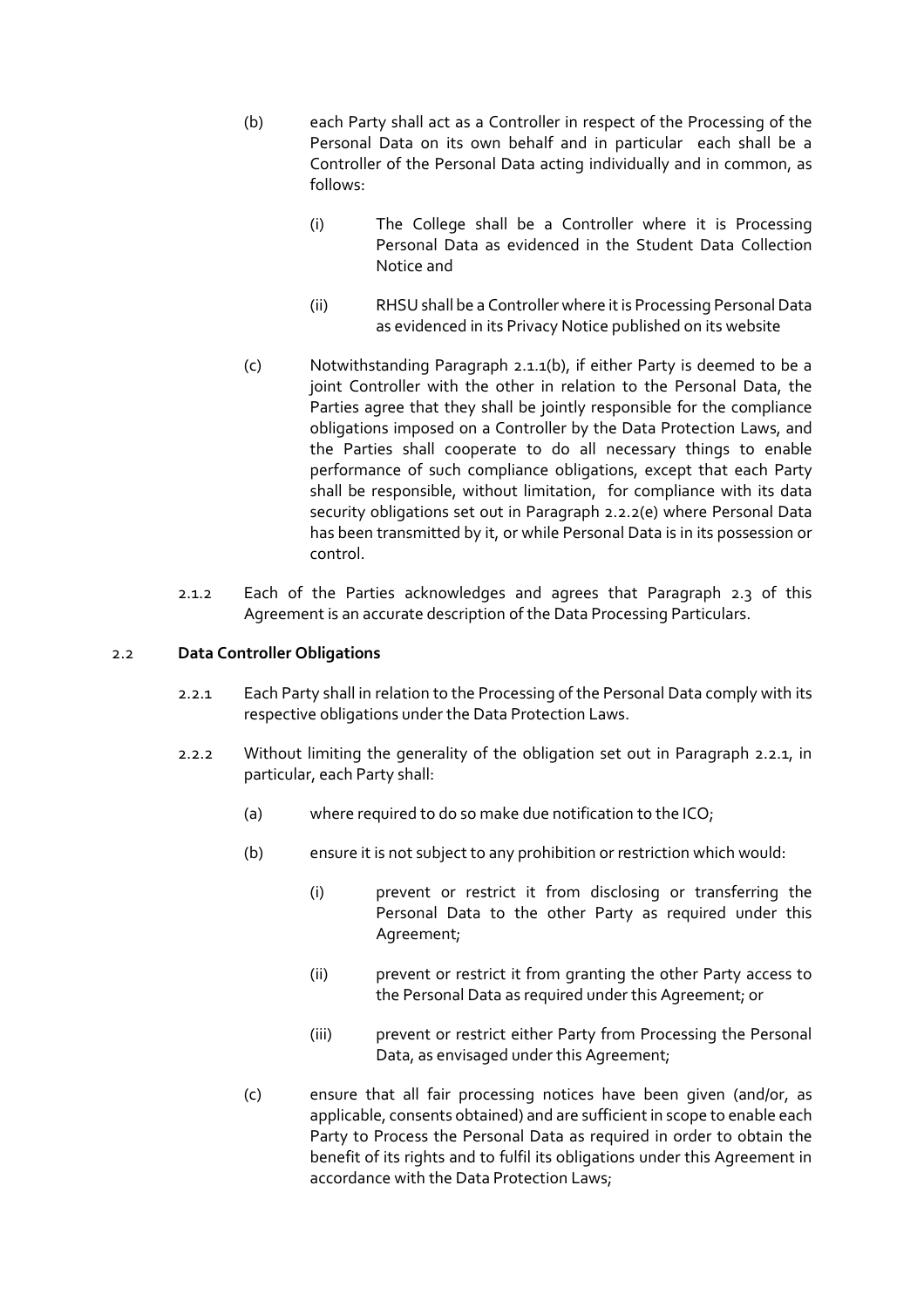- (d) ensure that all Personal Data disclosed or transferred to, or accessed by, the other Party is accurate and up-to-date, as well as adequate, relevant and not excessive to enable either Party to Process the Personal Data as envisaged under this Agreement;
- <span id="page-3-0"></span>(e) ensure that appropriate technical and organisational security measures are in place;
- <span id="page-3-1"></span>(f) notify the other Party promptly, and in any event within [forty-eight (48)] hours of receipt of any Data Subject Request or ICO Correspondence which relates directly or indirectly to the Processing of Personal Data under, or in connection with, this Agreement and together with such notice, provide a copy of such Data Subject Request or ICO Correspondence to the other Party and reasonable details of the circumstances giving rise to it. In addition to providing the notice referred to in this Paragraph [2.2.2](#page-2-2)[\(f\),](#page-3-1) each Party shall provide the other Party with all reasonable co-operation and assistance required by the other Party in relation to any such Data Subject Request or ICO Correspondence;
- (g) use reasonable endeavours to notify the other Party if it is obliged to make a disclosure of any of the Personal Data under any statutory requirement, such notification to be made in advance of such disclosure or immediately thereafter unless prohibited by law;
- (h) notify the other Party in writing without undue delay and, in any event, within [twenty-four (24) hours] of it becoming aware of any actual or suspected Personal Data Breach in relation to the Personal Data received from the other Party and shall, within such timescale to be agreed by the Parties (acting reasonably and in good faith):
	- (i) implement any measures necessary to restore the security of compromised Personal Data; and
	- (ii) support the other Party to make any required notifications to the ICO and/or other equivalent relevant Regulator and affected Data Subjects;
- (i) take reasonable steps to ensure the reliability of any of its personnel who have access to the Personal Data;
- (j) not do anything which shall damage the reputation of the other Party or that Party's relationship with the Data Subjects;
- (k) not transfer any Personal Data it is processing to a Restricted Country;
- (l) hold the information contained in the Personal Data confidentially and under at least the conditions of confidence as such Party holds Personal Data Processed by it other than the Personal Data; and
- (m) not disclose the Personal Data to a third party (including a subcontractor) in any circumstances without the other Party's prior written consent, save in relation to: (i) disclosures to Permitted Recipients; and